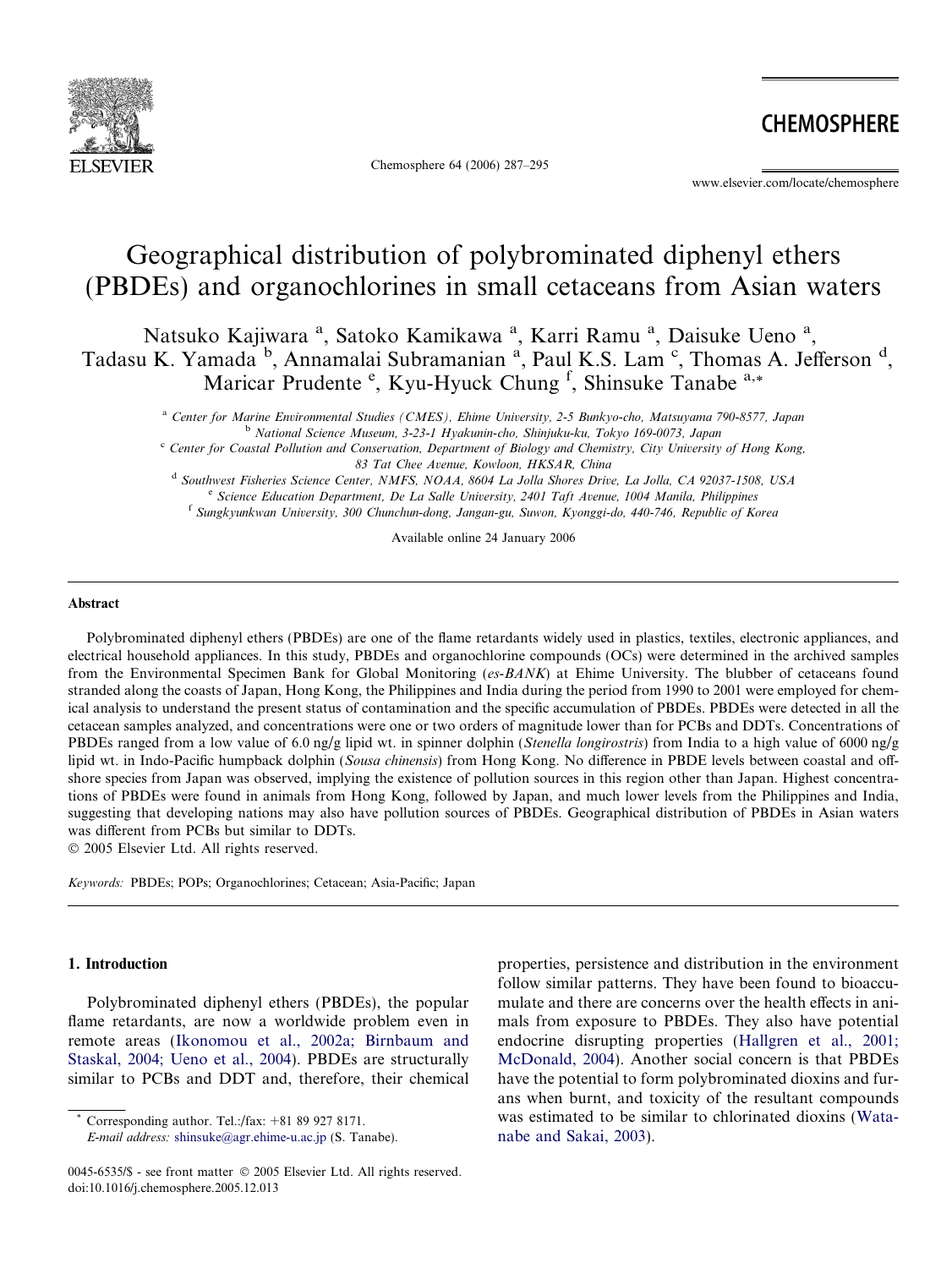

Fig. 1. Annual consumption of brominated flame retardants in the world in 2001. Data are from [Watanabe and Sakai \(2003\) and BSEF \(2004\).](#page-8-0)

Growth in interest in PBDE has been as exponential as their apparent increase in the environment over the past 20–25 years in Europe (Norén and Meironyté, 2000; [Thomsen et al., 2002](#page-8-0)) and North America ([Ikonomou](#page-8-0) [et al., 2002a; Norstrom et al., 2002; Rayne et al., 2003\)](#page-8-0). However, there is still very little information on PBDE contamination in the Asia-Pacific region, compared to North America and Europe. On the Pacific coast of northern Japan, peak concentrations of PBDEs in fat tissue of northern fur seals (*Callorhinus ursinus*) occurred later than organochlorine compounds (OCs), and we concluded that it is essential to follow-up the patterns of PBDEs pollution, which may be of great concern in the future in this region also ([Kajiwara et al., 2004a\)](#page-8-0). The global market demand of brominated flame retardants in 2001 ([Watanabe and Sakai,](#page-8-0) [2003; BSEF, 2004\)](#page-8-0) showed that Asian countries consumed about 40% of the total PBDE demands. Within the Asian consumption, only 10% was used by Japan and 90% by other Asian countries (Fig. 1). It is plausible that there are some regions significantly contaminated by PBDEs in Asian developing countries apart from the developed countries including Japan ([Tanabe, 2004\)](#page-8-0).

Marine mammals including seals and whales are considered to be particularly sensitive to the effects of contaminant exposure because they have long life spans and feed high in the food chain. As a result, they are exposed to relatively high contaminant levels and can accumulate high concentrations in their tissues, and act as representative animals to illustrate global pollution. The present study attempts to elucidate the geographical distribution of PBDEs in cetaceans from Asian waters, especially from Japanese coastal waters, in comparison to classical OCs.

#### 2. Materials and methods

## 2.1. Samples

In this study, PBDEs and OCs were determined in the archived samples from the Environmental Specimen Bank for Global Monitoring (es-BANK) at Ehime University. Fifty-six male specimens comprising eight cetacean species collected from Asian coastal waters during 1990 to 2001 were used (Fig. 2). The following samples collected from Japan during 1998 to 2001 were included: two coastal species including finless porpoise (Neophocaena phocaenoides)



Fig. 2. Sampling locations of cetaceans from Asian waters.

stranded along Seto-Inland Sea  $(n=5)$  and the Pacific coast  $(n = 2)$ , and harbour porpoise (*Phocoena phocoena*,  $n = 3$ ), and four offshore species including Dall's porpoise (Phocoenoides dalli,  $n = 10$ ), melon-headed whale (Peponocephala electra,  $n = 5$ ), Pacific white-sided dolphin (*Lagenorhynchus obliquidens,*  $n = 5$ *), and Stejneger's beaked whale* (*Mesoplodon stejnegeri*,  $n = 5$ ). Dall's porpoises are offshore species distributed around northern Japan and have two populations with distinct migration routes, *truei-type* in the Pacific Ocean, and dalli-type in the Japan Sea. We could obtain five samples from both populations to compare the contamination status between the Japan Sea and the Pacific. Six finless porpoises and seven Indo-Pacific humpback dolphins (Sousa chinensis) from Hong Kong waters found stranded in 1997–2001, two humpback dolphins and three spinner dolphins (Stenella longirostris) from India collected during 1990–1992, and three spinner dolphins from the Philippines in 1996 were also used in this study. Blubber samples were employed for chemical analysis. As for samples from Hong Kong, data were cited from our previous study reported by [Ramu et al. \(2005\)](#page-8-0).

## 2.2. Chemical analysis

Analysis of PBDEs was performed following the procedure described by [Ueno et al. \(2004\)](#page-8-0) with slight modification. Briefly, approximately 5 g of blubber sample was ground with anhydrous sodium sulfate and extracted in a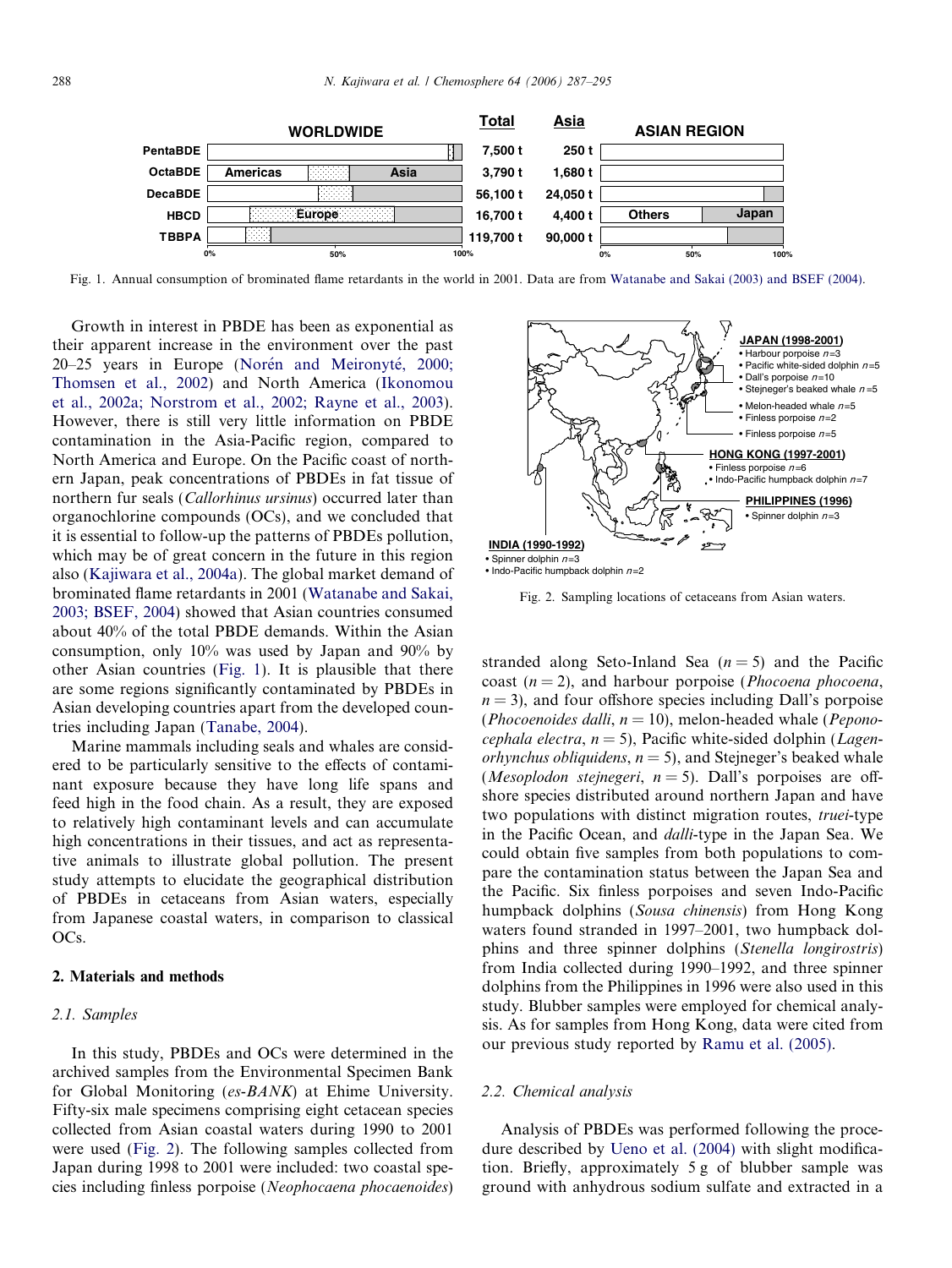Soxhlet apparatus with a mixture of diethyl ether and hexane for 7–8 h. An aliquot of the extract, after adding 5 ng of internal standards  $(^{13}C_{12}$ -labeled BDE-3, BDE-15, BDE-28, BDE-47, BDE-99, BDE-153, BDE-154, BDE-183 and BDE-209), was added to a gel permeation chromatography column (GPC; Bio-Beads S-X3, Bio-Rad Laboratories, CA, 2 cm i.d. and 50 cm length) for lipid removal. The GPC fraction containing organohalogens was concentrated and passed through 1.5 g of activated silica gel (Wakogel $^{\circ}$  S-1, Wako Pure Chemical Industries Ltd., Japan) column with 5% dichloromethane in hexane for clean up.  ${}^{13}C_{12}$ -labeled BDE-139 was added to the final solution prior to GC-MSD analysis. Quantification was performed using a GC (Agilent 6980N) equipped with MSD (Agilent 5973N) for mono- to hepta-BDEs, and GC (Agilent 6980N) coupled with MSD (JEOL GCmate II) for deca-BDE, having an electron impact with selective ion monitoring mode (EI-SIM). GC columns used for quantification were DB-1 fused silica capillary (J&W Scientific Inc.) having 30 m  $\times$  0.25 mm i.d.  $\times$  0.25 µm film thickness for mono- to hepta-BDEs, and  $15 \text{ m} \times 0.25 \text{ mm}$ i.d.  $\times$  0.1 µm film thickness for deca-BDE. Ten major congeners of PBDEs (BDE-3, BDE-15, BDE-28, BDE-47, BDE-99, BDE-100, BDE-153, BDE-154, BDE-183 and BDE-209) were quantified in this study. All the congeners were quantified using the isotope dilution method for the corresponding <sup>13</sup>C<sub>12</sub>-labeled congener. Recovery of <sup>13</sup>C<sub>12</sub>labeled BDEs ranged between 60 and 120%.

OCs including PCBs, DDTs, HCHs, CHLs (chlordane related compounds) and HCB were analyzed following the methods described by [Kajiwara et al. \(2003\).](#page-8-0) Another aliquot of the extract was subjected to GPC for lipid removal. The GPC fraction containing OCs was concentrated and passed through an activated Florisil column for clean up and fractionation. Quantification of PCBs and most of organochlorine pesticides was performed using a GC (Agilent 6980N) equipped with a micro-electron capture detector (micro-ECD) and an auto-injection system (Agilent 7683 Series Injector). The GC column used for OC analysis was a fused silica capillary (DB-1,  $30 \text{ m} \times$ 0.25 mm i.d.  $\times$  0.25 µm film thickness, J&W Scientific Inc.). The concentration of individual OCs was quantified from the peak area in the sample to that of the corresponding external standard. The PCB standard used for quantification was a mixture of sixty-two PCB congeners (BP-MS) obtained from Wellington Laboratories Inc., Ontario, Canada. Concentrations of individually resolved peaks of PCB isomers and congeners were summed to obtain total PCB concentrations.

Procedural blanks were analyzed simultaneously with every batch of five samples to check for interferences or contamination from solvents and glassware. Lipid contents were determined by measuring the total non-volatile solvent extractable material on sub-samples taken from the original extracts. The concentrations of organohalogens are expressed on a lipid weight basis unless otherwise specified.

For quality assurance and control, our laboratory participated in the Intercomparison Exercise for Persistent Organochlorine Contaminants in Marine Mammals Blubber, organized by the National Institute of Standards and Technology (Gaithersburg, MD) and the Marine Mammal Health and Stranding Response Program of the National Oceanic and Atmospheric Administration's National Marine Fisheries Service (Silver Spring, MD). Standard reference material (SRM 1945) was analyzed for selected PCB congeners and persistent OCs. Data from our laboratory were in good agreement with those for reference materials. The average percentage deviation from the certified values was 13% (range: 0.5–20%) for organochlorine pesticides and 28% (range: 1.3–57%) for PCB congeners.

Probability values less than 0.05 were considered as statistically significant using Mann–Whitney U test.

#### 3. Results and discussion

PBDEs were detected in all the blubber samples of cetaceans from Asian waters [\(Table 1\)](#page-3-0). A total of eight congeners of di- to hepta-BDE were detected in the samples. No BDE-3 (mono-BDE) or BDE-209 (deca-BDE) was found at the detection limits of the analysis, which were 0.01 and 0.5 ng/g lipid wt., respectively. Concentrations of PBDEs ranged from a low value of 6.0 ng/g lipid wt. in spinner dolphin from India to a high value of 6000 ng/g lipid wt. in Indo-Pacific humpback dolphin from Hong Kong [\(Table 1](#page-3-0)). As a general trend, concentrations of PCBs and DDTs were the highest, followed by CHLs, HCHs and HCB in that order, in Asian cetaceans. Levels of PBDEs were one or two orders of magnitude lower than that of PCBs and DDTs. PBDE residue levels observed in the present study were in the range reported in the North American studies and somewhat lower than in Europe ([de Boer et al., 1998; Lindstrom et al., 1999; Covaci](#page-8-0) [et al., 2002; Boon et al., 2002; Law et al., 2002](#page-8-0)). To our knowledge, this is the first comprehensive study reporting the accumulation of PBDEs in cetaceans from Asian waters.

## 3.1. PBDEs and OCs levels in Japanese cetaceans

#### 3.1.1. Japan Sea vs. Pacific Ocean

To elucidate the contamination status of organohalogen contaminants around Japan, Dall's porpoise presents a unique opportunity because we could obtain samples for comparison from the Japan Sea and the Pacific Ocean on their migration routes in the year 2000. When residue levels in Dall's porpoises from different populations were compared, concentrations of PBDEs  $(p < 0.01)$ , PCBs  $(p < 0.05)$ , DDTs  $(p < 0.01)$ , and HCHs  $(p < 0.05)$  detected in truei-type porpoise from the Pacific coast of northern Japan were significantly lower than *dalli*-type, which migrate inside the Japan Sea and the Sea of Okhotsk ([Table 1](#page-3-0), [Figs. 3–5\)](#page-4-0). Differences in PBDE concentrations were more prominent with the mean concentrations in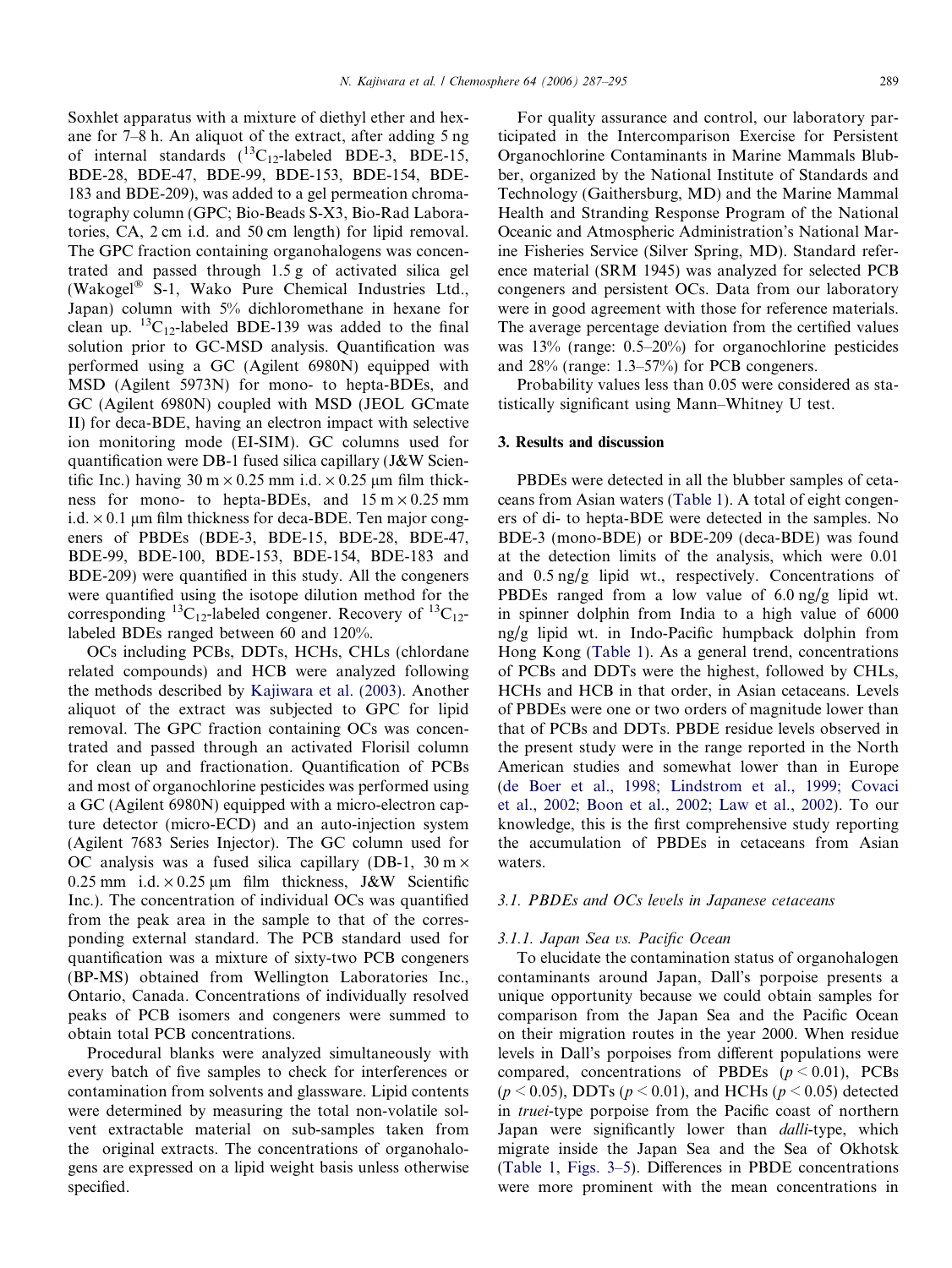| 1<br>wara et at.              |
|-------------------------------|
|                               |
|                               |
|                               |
| Cucritospriere u <del>y</del> |
| - 222                         |
| ハハー<br>ì<br>i                 |

<span id="page-3-0"></span>Table 1 Concentrations (ng/g lipid weight) of PBDEs and OCs in the blubber of cetaceans collected from Asian waters

| <b>Species</b>                          | $\boldsymbol{n}$ | Lipid $(\% )$ | <b>PBDEs</b>     | <b>PCBs</b>                 | <b>DDTs</b>                | <b>CHLs</b>          | <b>HCHs</b>       | <b>HCB</b>      |  |
|-----------------------------------------|------------------|---------------|------------------|-----------------------------|----------------------------|----------------------|-------------------|-----------------|--|
| Japan                                   |                  |               |                  |                             |                            |                      |                   |                 |  |
| 1998-2000 Finless porpoise              |                  |               |                  |                             |                            |                      |                   |                 |  |
| Seto Inland Sea                         | 5                | $61(46-70)$   | 730 (410-1300)   | 1 20 000 (44 000 - 370 000) | 76000 (19000-270000)       | 21 000 (9400-60 000) | 3300 (390-14000)  | 280 (110-870)   |  |
| Pacific Coast                           | $\overline{2}$   | $47(42 - 52)$ | $620(590-640)$   | 29 000 (13 000 - 45 000)    | 32000 (11000-52000)        | 4800 (3800-5800)     | 950 (500-1400)    | $690(650-720)$  |  |
| 1999 Harbour porpoise                   |                  |               |                  |                             |                            |                      |                   |                 |  |
|                                         | 3                | $87(-)$       | $73(24-100)$     | 2200 (860-3000)             | 3300 (1100-5000)           | $1000(400-1500)$     | 730 (430-890)     | 710 (330-930)   |  |
| 2000 Dall's porpoise                    |                  |               |                  |                             |                            |                      |                   |                 |  |
| truei-type                              | 5                | $87(83-89)$   | $57(29-100)$     | 9000 (6800-13000)           | 11 000 (7700-18 000)       | 4200 (2900-6800)     | $1200(1000-1500)$ | 860 (660-970)   |  |
| dalli-type                              | 5                | $86(80-99)$   | 530 (450-630)    | 18 000 (12 000 - 23 000)    | 31 000 (21 000 - 41 000)   | 5200 (2800-6800)     | 1900 (1500-3000)  | 580 (520-800)   |  |
| 2001 Melon-headed whale                 |                  |               |                  |                             |                            |                      |                   |                 |  |
|                                         | 5                | $68(63-74)$   | 320 (300-340)    | 24 000 (15 000 - 30 000)    | 27 000 (18 000 - 33 000)   | 4100 (3600-5400)     | $210(170-250)$    | 270 (220-340)   |  |
| 1999 Pacific white-sided dolphin        |                  |               |                  |                             |                            |                      |                   |                 |  |
|                                         | 5                | $69(46-84)$   | 690 (100-1200)   | 8700 (1300-16000)           | 14000 (1500-26000)         | 3300 (350-6500)      | 900 (110-1700)    | $460(34-1100)$  |  |
| 2000/01 Stejneger's beaked whale        |                  |               |                  |                             |                            |                      |                   |                 |  |
|                                         | 5.               | $71(49-92)$   | 530 (390-650)    | 19000 (17000-20000)         | 110000 (83000-140000)      | 4500 (3600-4900)     | 2700 (1900-3500)  | $690(530-1100)$ |  |
| Hong kong                               |                  |               |                  |                             |                            |                      |                   |                 |  |
| $2000/01$ Finless porpoise              |                  |               |                  |                             |                            |                      |                   |                 |  |
|                                         | 6                | $46(34-62)$   | $600(230 - 980)$ | 13 000 (1400-28 000)        | 120 000 (10 000 - 260 000) | 740 (140-1900)       | $250(32 - 860)$   | $160(75-280)$   |  |
| 1997-2001 Indo-Pacific humpback dolphin |                  |               |                  |                             |                            |                      |                   |                 |  |
|                                         |                  | $31(15-56)$   | 1900 (280-6000)  | 45 000 (9400-83 000)        | 190000 (51000-470000)      | 2200 (300-6000)      | 720 (110-2200)    | 280 (150-430)   |  |
| India                                   |                  |               |                  |                             |                            |                      |                   |                 |  |
| 1992 Indo-Pacific humpback dolphin      |                  |               |                  |                             |                            |                      |                   |                 |  |
|                                         | $\mathfrak{D}$   | $57(53-61)$   | $11(10-12)$      | 2000 (1400-2600)            | 75000 (66000-84000)        | $160(130-180)$       | $110(85-130)$     | $16(13-19)$     |  |
| 1990–1992 Spinner dolphin               |                  |               |                  |                             |                            |                      |                   |                 |  |
|                                         | 3                | 47 $(37-60)$  | $6.8(6.0-8.0)$   | 1600 (1100-2200)            | 48 000 (32 000 - 77 000)   | $160(110-220)$       | $220(130-340)$    | $28(16-42)$     |  |
| Phillippines                            |                  |               |                  |                             |                            |                      |                   |                 |  |
| 1996 Spinner dolphin                    |                  |               |                  |                             |                            |                      |                   |                 |  |
|                                         | 3                | $38(12-52)$   | $36(20-64)$      | 3600 (2600-5400)            | 16000 (15000-17000)        | 540 (340-920)        | $110(66-190)$     | $220(110-430)$  |  |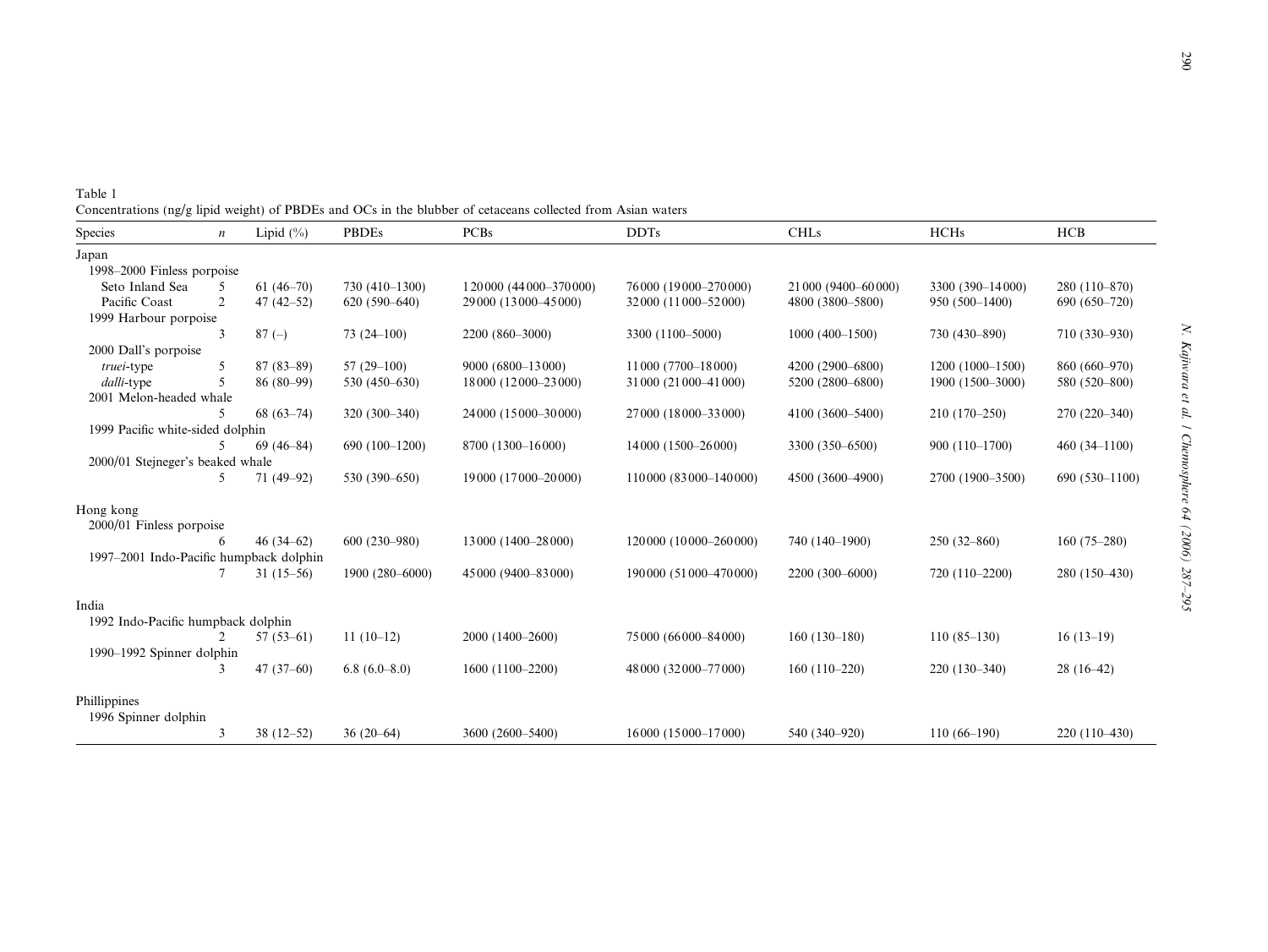<span id="page-4-0"></span>

Fig. 3. Geographical distribution of PBDEs in Asian cetaceans. Black and white bars indicate coastal and offshore species, respectively.

dalli-type porpoises  $(530 \text{ ng/g})$  being tenfold higher than those in *truei*-type  $(57 \text{ ng/g})$ . On the other hand, HCB residue levels were significantly higher in truei-type porpoises than *dalli-type* ( $p < 0.05$ ). Our previous investigation, which focused on OC levels in Dall's porpoise collected in 1998/99 also showed significant differences in DDTs and HCHs levels between the two populations ([Kajiwara et al., 2002](#page-8-0)). Moreover, residue levels of dioxin-related compounds in dalli-type porpoises were also found to be higher than in the specimens from the Pacific ([Kajiwara et al., 2004b\)](#page-8-0). These results indicate that the load of PBDEs and certain OCs in the Japan Sea is higher than in the Pacific, and the effluents from surrounding countries of the Japan Sea can be suggested as a possible source. Emissions from China and Southeast Asia are plausible contamination sources to the Japan Sea. Additionally, the closed ecosystem of the Japan Sea might have resulted in the accumulation of relatively less volatile compounds.

#### 3.1.2. Coastal vs. Offshore species

Among Japanese cetaceans analyzed in this study, contamination levels of PBDEs were highest in finless porpoise followed by Pacific white-sided dolphin  $>$  *dalli*-type Dall's porpoise, Stejneger's beaked whale > melon-headed whale > harbour porpoise, truei-type Dall's porpoise ([Table](#page-3-0) [1\)](#page-3-0). Since finless porpoise in Japan usually inhabit coastal and semi-closed waters along the industrial zones, they might have been exposed to a variety of such chemicals and accumulate lipophilic compounds to high levels. Harbour porpoises, however, had lower PBDE and OC levels in this study even though they stay in shallow coastal waters without any wide migration. Although the reason for the low level of organohalogen contaminants in this species is still unclear, the fact that the areas they were found stranded do not have heavy human activities may partially account for this.

To elucidate if Japan plays a role as a pollution source of PBDEs and OCs, differences in residue levels between coastal and offshore species from Japan may give clues to some extent. As for PCBs, finless porpoise, which represents a coastal species in Japan, had apparently higher levels of these contaminants than offshore species ([Fig. 4\)](#page-5-0), reflecting continuous discharge of PCBs from Japan. PCB compositions in fur seals from the Pacific coast of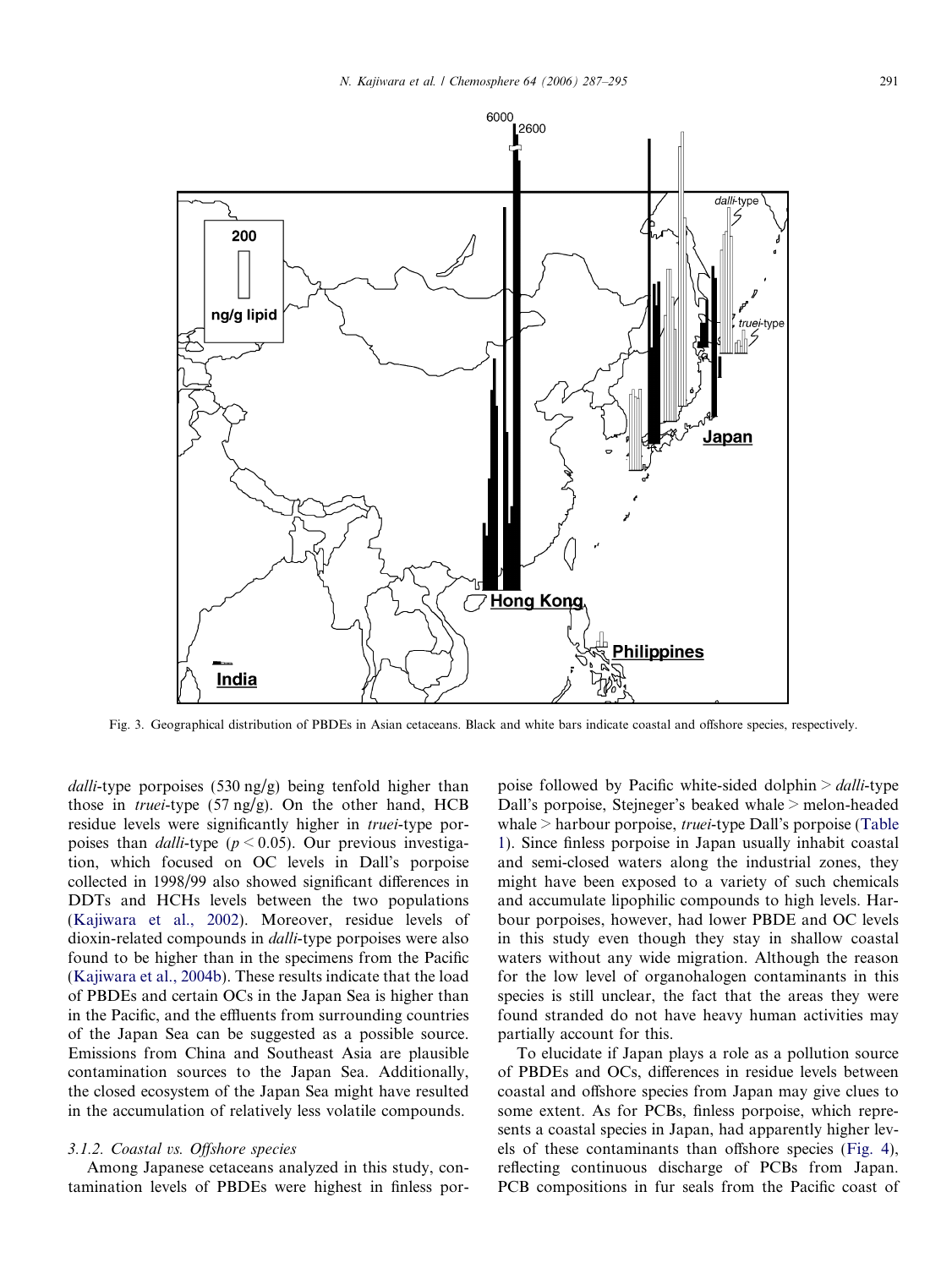<span id="page-5-0"></span>

Fig. 4. Geographical distribution of PCBs in Asian cetaceans. Black and white bars indicate coastal and offshore species, respectively.

northern Japan showed no temporal variation between 1972 and 1998, suggesting a continuous input of PCBs into the marine environment in significant quantities [\(Kajiwara](#page-8-0) [et al., 2004a](#page-8-0)). On the other hand, DDTs residue levels in Japanese offshore species seem to be comparable to or higher than coastal species ([Fig. 5\)](#page-6-0), implying that DDTs are not primarily released from Japan. As shown in [Table](#page-3-0) [1,](#page-3-0) highest DDTs concentrations were detected in Stejneger's beaked whale stranded along the Japan Sea. Biological information on this species is very scarce and we only know that they inhabit at least the offshore area of the Japan Sea and feed on deep sea organisms. When this fact is coupled with the results on Dall's porpoise described earlier, it may be reasonable to consider that DDT levels in Stejneger's beaked whale reflect the heavy discharge of DDT from countries around the Japan Sea. As for PBDEs, interestingly, residue levels in this study showed almost comparable levels in finless porpoise and Japanese offshore species, except for truei-type Dall's porpoise ([Fig. 3\)](#page-4-0). Considering these facts, existence of pollution sources of PBDEs in the Asian region other than in Japan is suspected.

## 3.2. Geographical distribution of PBDEs and OCs in Asian waters

PBDE residue levels detected in Asian cetaceans were highest in specimens from Hong Kong followed by Japan [\(Table 1](#page-3-0), [Fig. 3](#page-4-0)). The levels in the animals near the Philippines and India were very much lower. When geographical distribution patterns of organohalogens were compared, it is much evident that for PCBs in this region, countries around Japan and Hong Kong are the main sources (Fig. 4), and for DDTs, South East Asian countries are the prime source ([Fig. 5](#page-6-0)). However, the sources for the marine pollution by PBDEs in this region are obscure [\(Fig. 3\)](#page-4-0). Perhaps, both Japan and Hong Kong are contributing equally. Our results indicate that developing nations may also have significant pollution sources for PBDEs. Our previous study to elucidate geographical distribution of PBDEs using skipjack tuna showed highest concentrations of PBDEs in samples from the East China Sea [\(Ueno](#page-8-0) [et al., 2004](#page-8-0)). Although the reason for the high level of PBDEs in those samples is still unclear, this may be due to rapid industrialization in the recent past in some devel-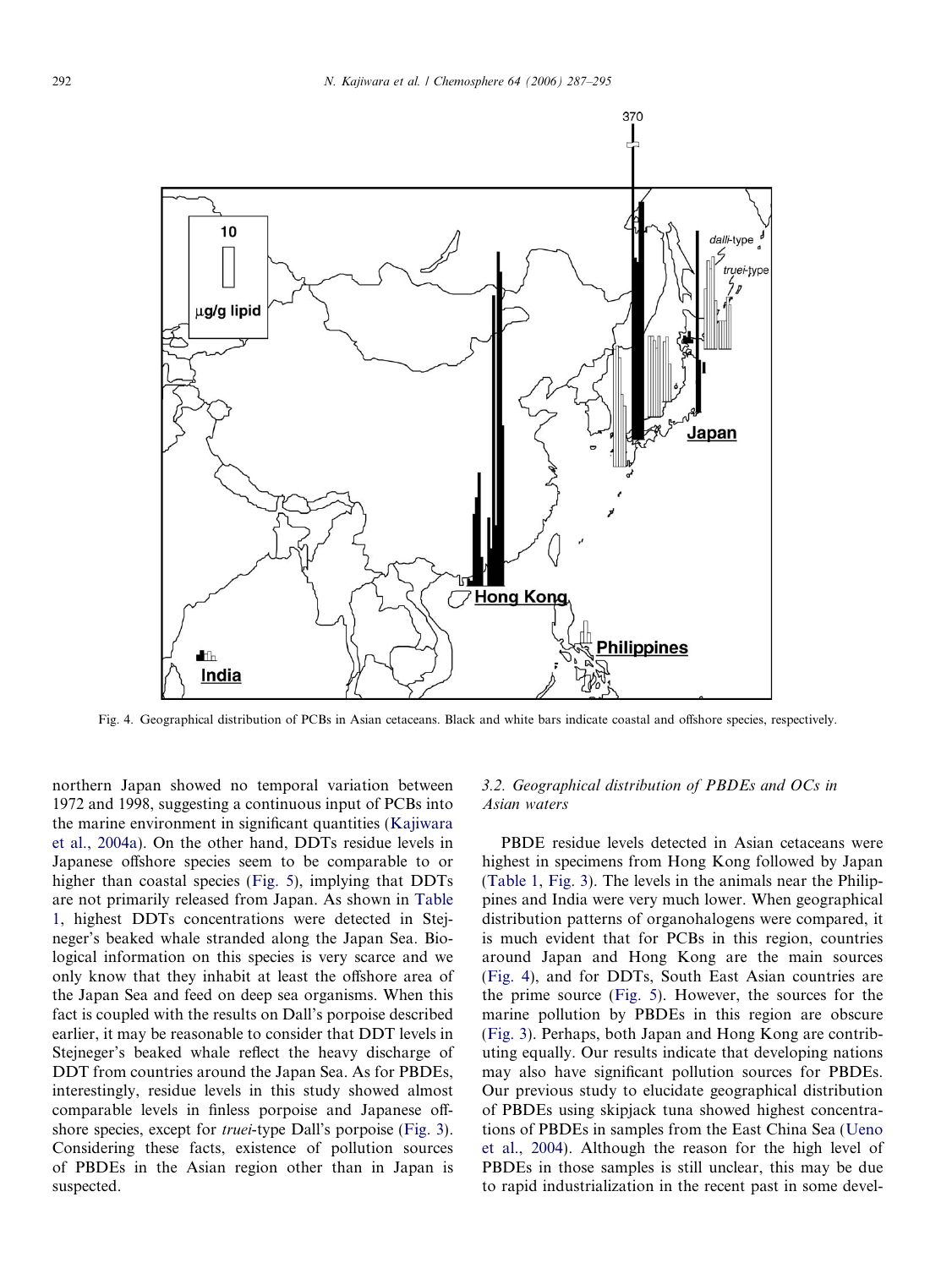<span id="page-6-0"></span>

Fig. 5. Geographical distribution of DDTs in Asian cetaceans. Black and white bars indicate coastal and offshore species, respectively.

oping countries around the East China Sea [\(Tanabe, 2004\)](#page-8-0). One of the main reasons for the high levels of PBDEs observed in Hong Kong specimens in this study may be the leaching of these compounds from the trash electrical equipments like computers, television sets, etc., imported into China from developed nations for extraction of reusable material ([Schmidt, 2002\)](#page-8-0). The released PBDEs might have spread to the nearby regions including Hong Kong waters, thus contaminating the cetaceans living there.

#### 3.3. PBDE composition

BDE-47 was the predominant congener in almost all the cetaceans analyzed in this study [\(Fig. 6\)](#page-7-0), although commercial PBDE mixtures contain BDE-47 not in such a large amount (Sjödin et al., 1998; Ikonomou et al., 2002b). Although about 80% of the PBDEs produced consist of Deca-BDE, predominantly lower brominated congeners accumulate in cetaceans possibly due to selective uptake into food chains or debromination of the Deca-BDE [\(Sta](#page-8-0)[pleton et al., 2004; Tomy et al., 2004\)](#page-8-0). This is one of the paradoxes of PBDE accumulation that has not been clearly

explained so far in mammals. Relative PBDE congener patterns in animals from different geographical locations may differ, mainly by the differences in contaminant sources, contaminant transport pathways, diet, and species.

The congener profiles observed in finless porpoise, Dall's porpoise and melon-headed whale around Japan having proportionately less BDE-47 and more hexa-BDEs, were clearly different from those in marine mammals reported from Europe and USA ([Ikonomou et al.,](#page-8-0) [2002a,b; Law et al., 2002; She et al., 2002](#page-8-0)). These studies reported PBDE accumulation patterns with BDE-47 comprising more than 60% of the total, followed by BDE-99 and -100, whereas the contribution by higher brominated congeners including BDE-153 and -154 was higher than penta-BDEs in the present study. The type of commercial PBDE mixture used in these regions might elicit these differences in the accumulation profile. In the finless porpoise specimens from Japan, the percentage of hexa-BDEs was higher than in the same species collected near Hong Kong ([Fig. 6\)](#page-7-0). This may be due to the different commercial mixtures of PBDEs used in these two countries. Pacific white-sided dolphins collected near northern Japan showed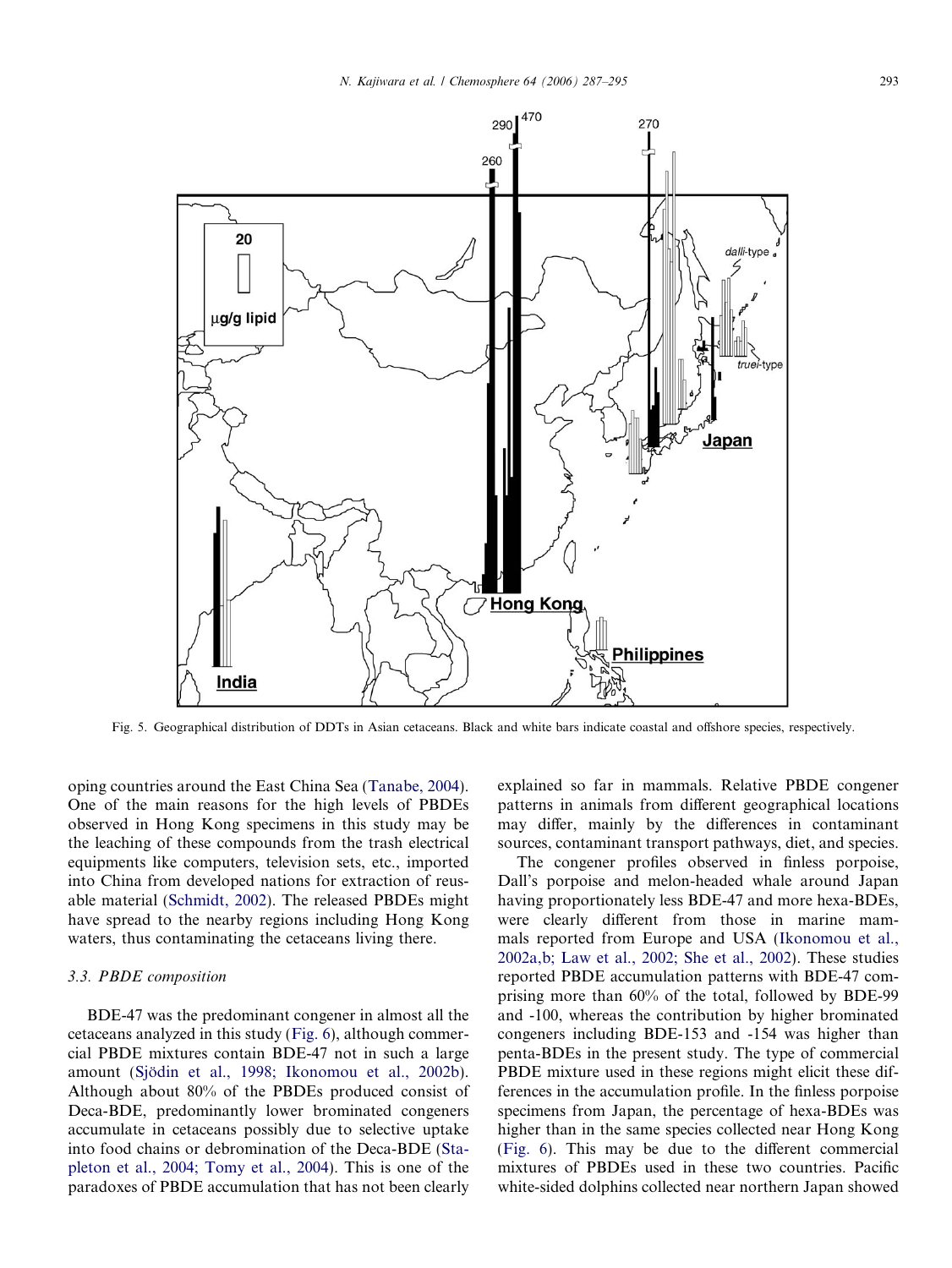<span id="page-7-0"></span>

Fig. 6. PBDE congener profiles in cetaceans from Asian waters.

a different pattern with a lower percentage of hexa-BDEs than in the finless porpoise from southern Japan. This may be due to the different geographical ranges of these two species, or the species-specific metabolic capacities. Although PBDE residue levels in Dall's porpoise were clearly different among the populations as described earlier in this paper, PBDE profiles were very similar with a lower percentage of BDE-47 and higher hexa-BDEs residues in both populations. This result might suggest that PBDE profiles in cetaceans are species-specific and independent of exposure amount and/or body burdens, at least in Dall's porpoise. As previously noted, however, PBDE profiles of finless porpoises in Hong Kong and Japan were not similar and different contamination sources may thus be suspected. Further studies on specific accumulation of PBDEs in high trophic animals through food chains should be studied in detail.

## 4. Conclusions

PBDEs were detected in all the cetacean samples analyzed from Asian waters. Highest concentrations were found in animals from Hong Kong, followed by Japan, and much lower levels from the Philippines and India, suggesting that some developing nations may also have pollution sources of PBDEs. Considering these facts, PBDEs

should be considered as an increasing pollution problem in the Asia-Pacific region, which may be of great concern in the future. It is also imperative to decipher potential sources of PBDEs and the toxicological risk for marine mammals, the top predators of the ecosystem.

Considering the widespread and increasing concentrations of PBDEs in wildlife coupled with their persistency and global transport, these compounds may be considered for inclusion in the list of persistent organic pollutants (POPs).

#### Acknowledgements

We are grateful to the numerous people and organizations in Japan, India, Hong Kong and the Philippines for collecting the stranded cetacean samples and carrying out detailed necropsies on these animals. The authors express their gratitude to Ms. Tamami Arakane (CMES) for help in chemical analysis.

This study was supported by Grants-in-Aid for Scientific Research (A) (No. 16201014) from Japan Society for the Promotion of Science (JSPS), and for Young Scientists (B) (Project No. 16780139) and ''21st Century COE Program'' from the Ministry of Education, Culture, Sports, Science and Technology, Japan, and ''Material Cycles Modeling of Persistent Toxic Chemicals and its Policy